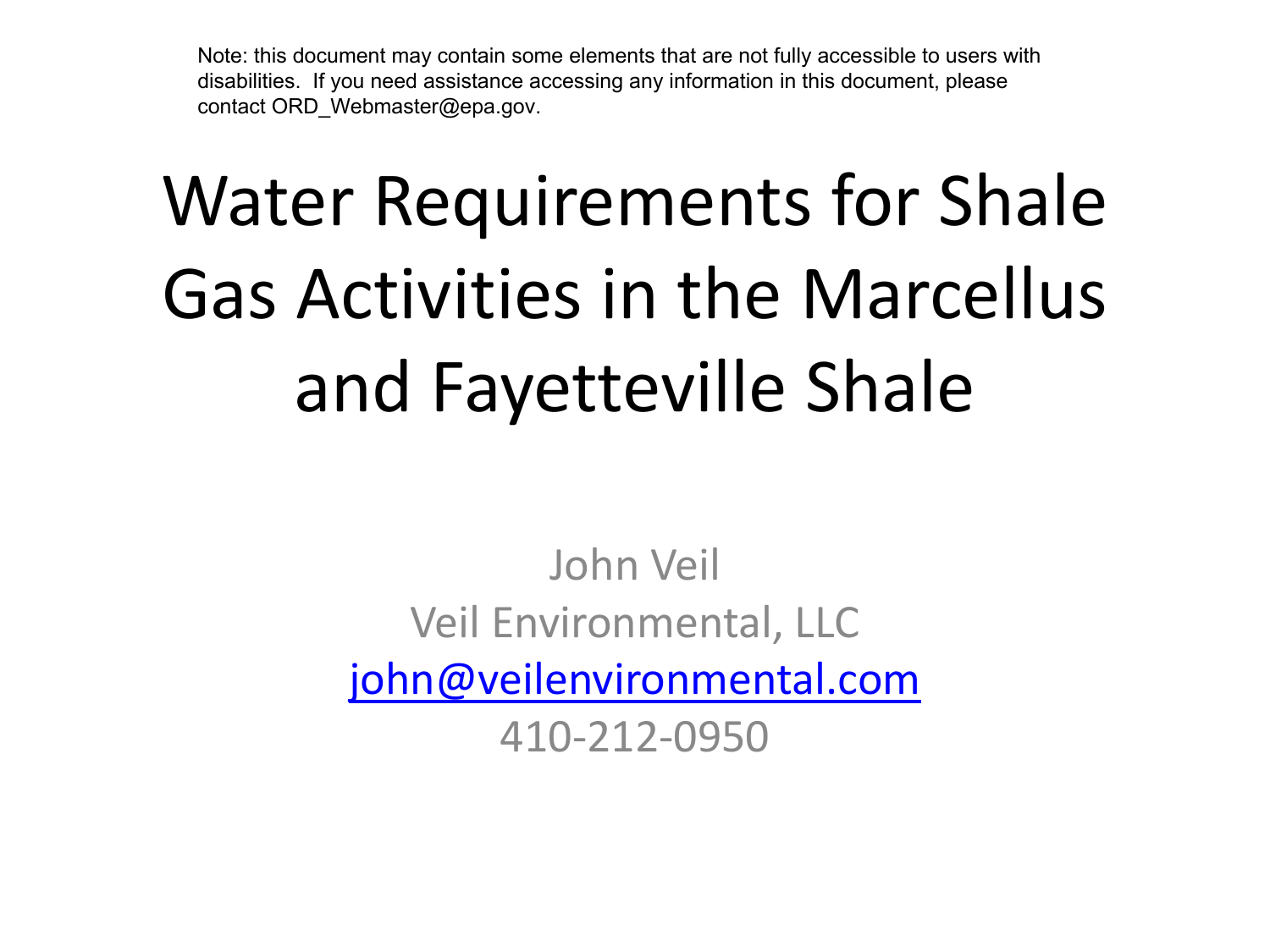### **Statistics on Water Requirements for Marcellus Shale**

- Make estimate of maximum volume of water needed to meet Marcellus Shale fraccing needs
	- Estimate volume of water per well
	- Estimate maximum number of wells in a year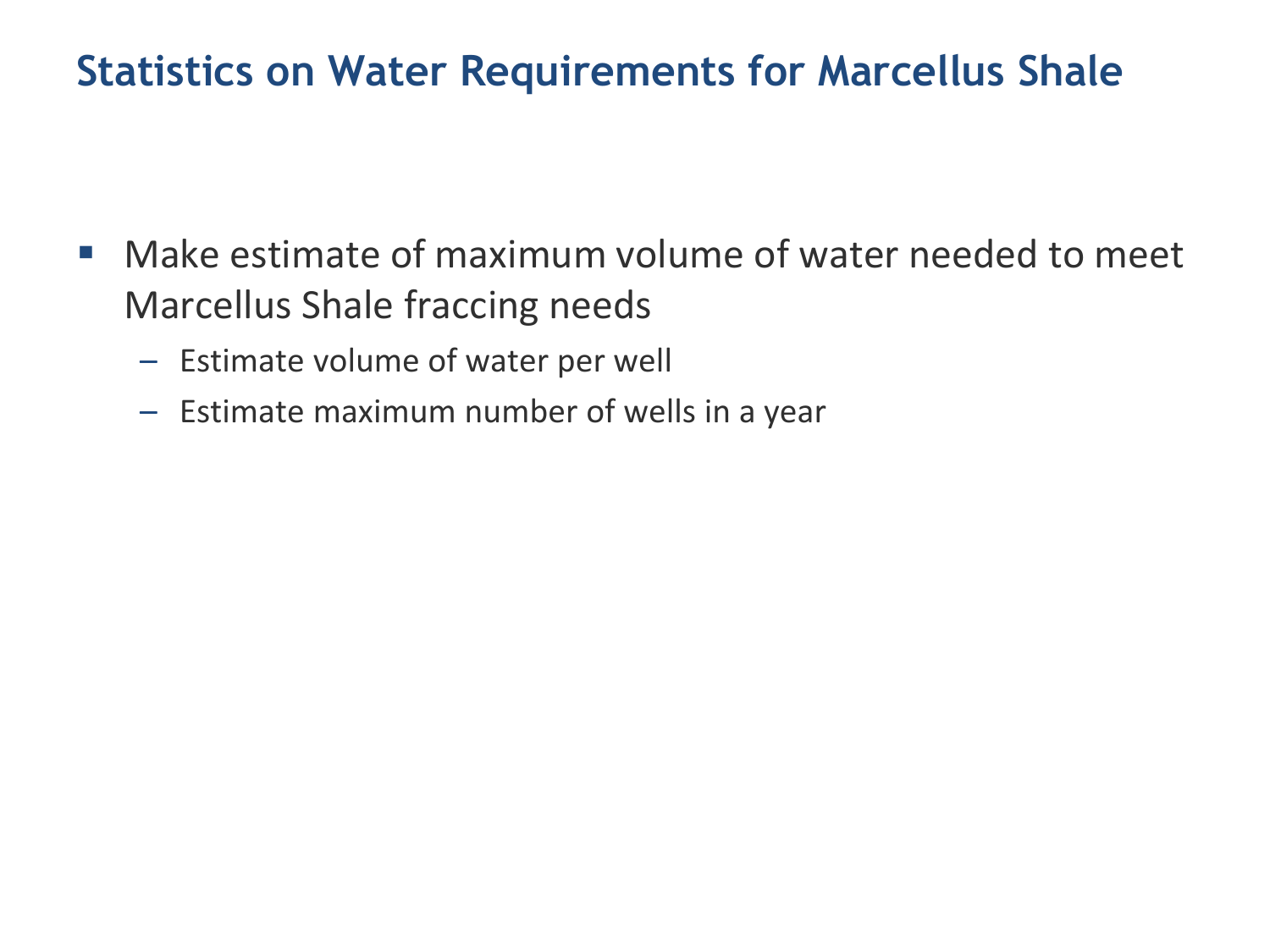## **Pennsylvania Drilling Permits and Wells Drilled**

| Year | <b>Marcellus Shale</b>        | <b>Marcellus Shale</b> |                    |
|------|-------------------------------|------------------------|--------------------|
|      | <b>Drilling Permits</b>       | <b>Wells Drilled</b>   |                    |
|      | <b>Issued</b>                 |                        |                    |
| 2007 | 99                            | $18$ (July $-$         |                    |
|      |                               | December)              | Source: PA         |
| 2008 | 519                           | 196                    | <b>DEP</b> website |
| 2009 | 1,985                         | 763                    |                    |
| 2010 | $1,398$ (January $-$<br>June) | 564 (January - June)   |                    |

- the number of wells actually drilled during the first six months of 2010 can be doubled to estimate a full year (1,128).
- The ratio of 2010 extrapolated drilled wells to 2009 drilled wells (1,128 to  $763$ ) = 1.48.
- Assuming the same 48% increase over the 2010 estimate for future growth, a hypothetical maximum is 1,128 x 1.48 = **1 ,669 wells.**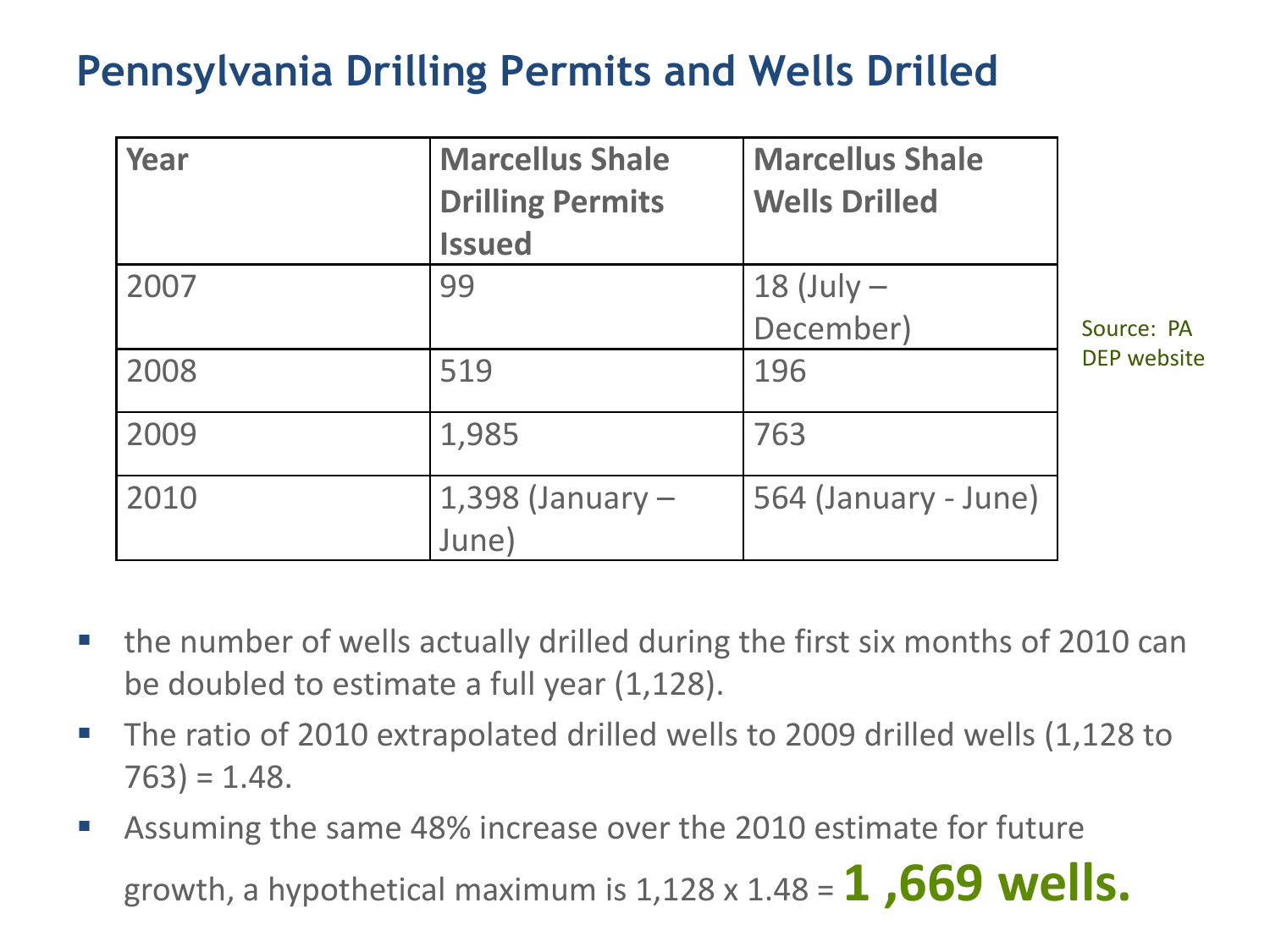## **West Virginia Drilling Permits and Wells Drilled**

| Year | <b>Marcellus Shale Drilling</b><br><b>Permits Issued</b> | <b>Marcellus Shale Wells</b><br><b>Drilled</b> |
|------|----------------------------------------------------------|------------------------------------------------|
|      |                                                          |                                                |
| 2007 | 152                                                      | 143                                            |
| 2008 | 400                                                      | 274                                            |
| 2009 | 424                                                      | 47                                             |
| 2010 | 176 (January – June)                                     | 1 (January – June)                             |

Source: WV DEP website

- The ratio of drilled wells to drilling permits was 95% in 2007 and 69% in 2008.
- Applying the 2008 ratio to the total number of drilling permits in 2009 (0.69 x 424) gives an estimated hypothetical maximum of **293 wells**.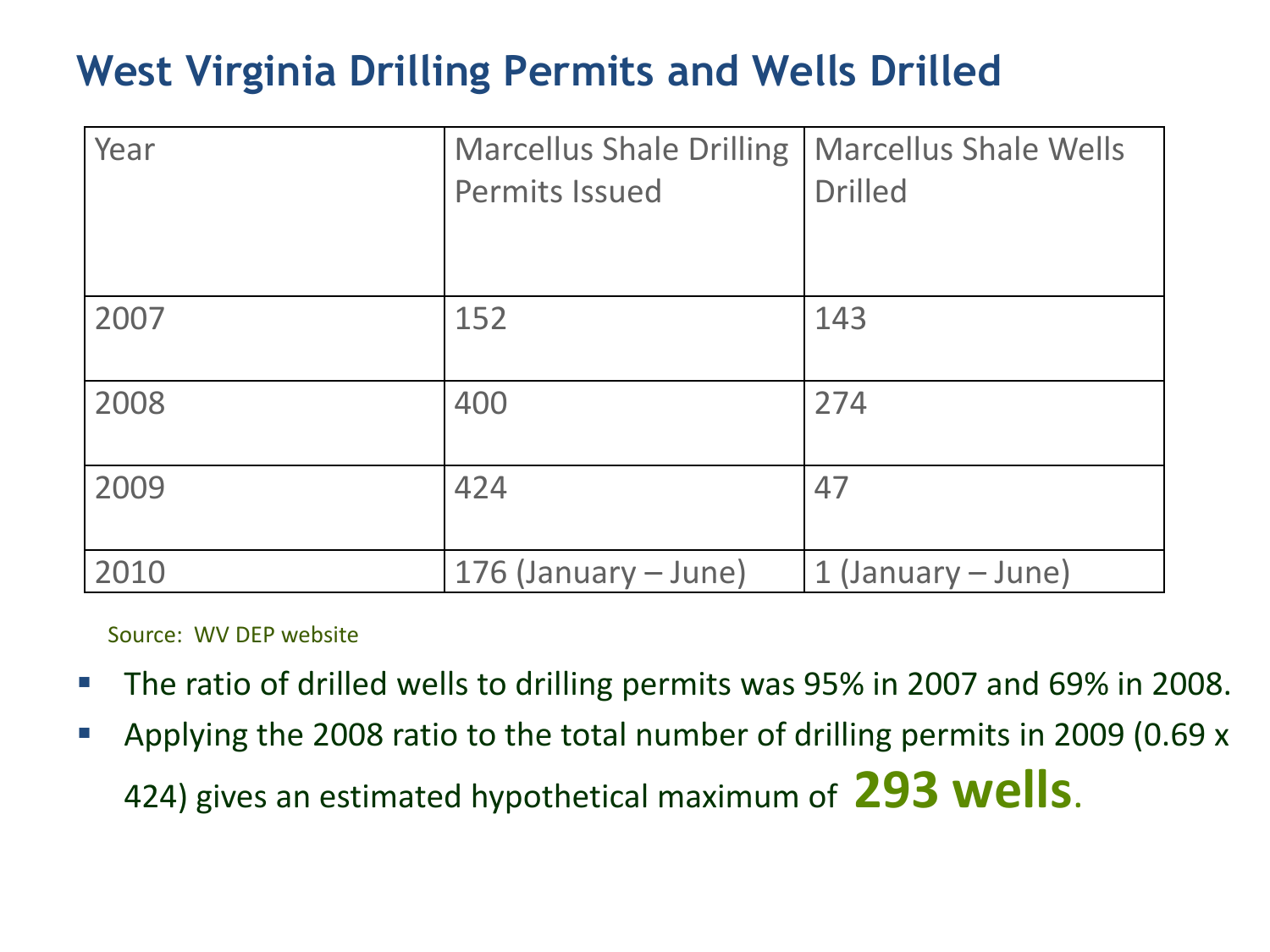## **New York Drilling Permits and Wells Drilled**

| Year | Total Drilling Permits Issued (not<br>necessarily Marcellus Shale) | Total Wells<br><b>Drilled</b> |
|------|--------------------------------------------------------------------|-------------------------------|
| 2008 | 744                                                                | ှာ၁                           |
| 2009 | 552                                                                | ှာ၁                           |
| 2010 | 302 (January - August)                                             |                               |

Source: presentation made by Jack Dahl, NY DEC, August 24, 2010

- $\mathcal{L}^{\text{max}}$ New York has moratorium on Marcellus Shale wells
- $\mathcal{L}^{\text{max}}$ No good way to predict maximum number of wells
- $\mathcal{L}_{\mathcal{A}}$ Chose to estimate maximum New York wells to be the same as maximum West Virginia wells = **293 wells**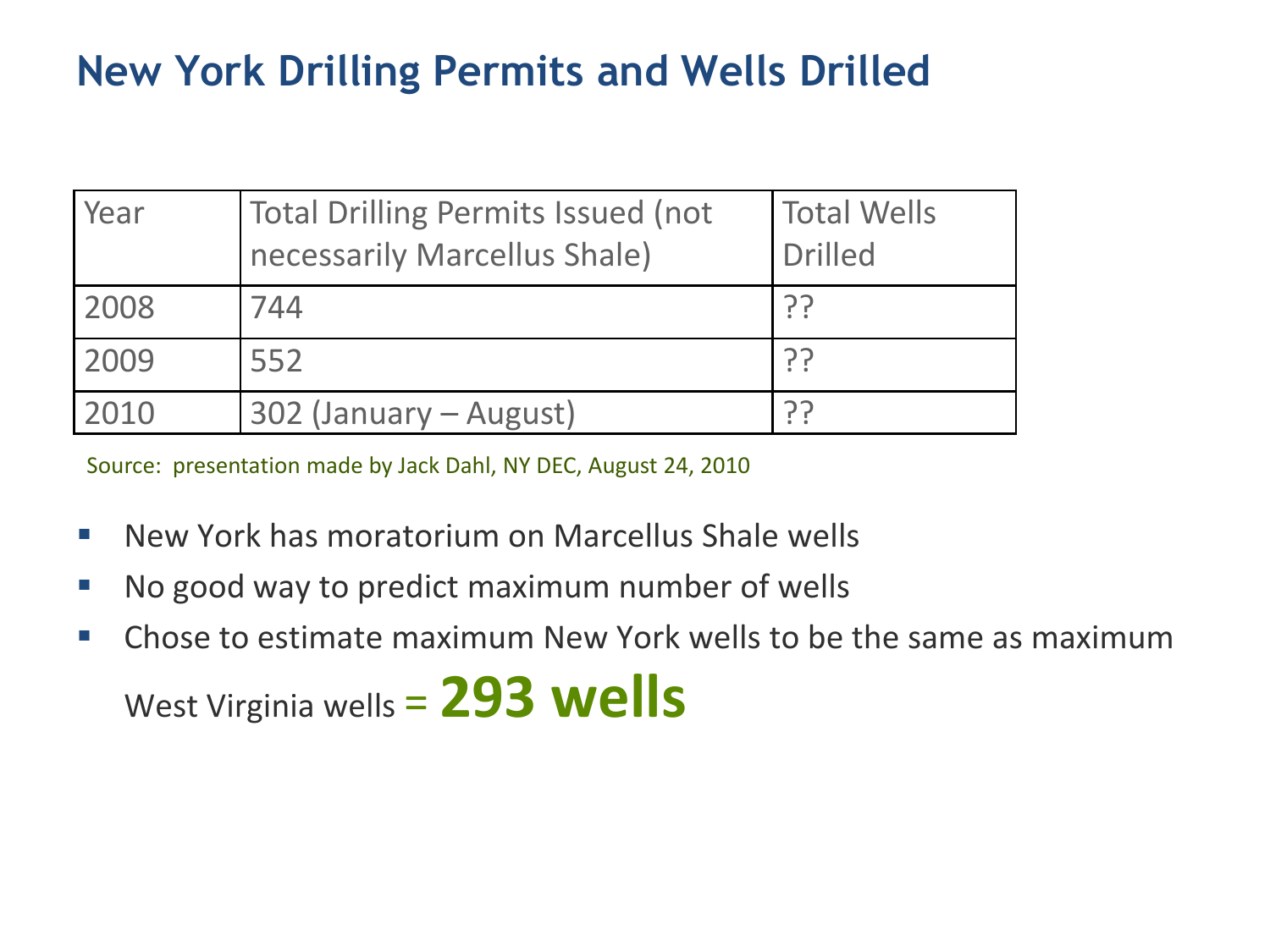## **Hypothetical Maximum Water Demand for Marcellus**

| <b>State</b> | Hypothetical         | <b>Annual Volume</b> | <b>Annual Volume</b> | <b>Annual Volume</b> | <b>Annual Volume</b> |          |
|--------------|----------------------|----------------------|----------------------|----------------------|----------------------|----------|
|              | Maximum              | under Scenario       | under Scenario       | under Scenario       | under Scenario       |          |
|              | Number of            | 1: 1 MG of           | 2: 2.8 MG of         | 3: 3.9 MG of         | 4: 5 MG of           |          |
|              | <b>Wells Drilled</b> | water needed         | water needed         | water needed         | water needed         |          |
|              | in a Year            | per well             | per well             | per well             | per well             |          |
| PA           | 1,669                | 1,669 MG             | 4,673 MG             | 6,509 MG             |                      | 8,345 MG |
| <b>WV</b>    | 293                  | 293 MG               | 820 MG               | 1,142 MG             |                      | 1,465 MG |
| <b>NY</b>    | 293                  | 293 MG               | 820 MG               | 1,142 MG             |                      | 1,465 MG |
| Total        | 2,255                | 2,255 MG             | 6,314 MG             | 8,795 MG             | 11,275 MG            |          |

#### Caveats

- estimates of maximum wells drilled could significantly overestimate or underestimate the actual quantity
- assumed maximum number in one state will not necessarily correspond to the maximum in each of the other states
- As gas companies refine and improve their efforts to recycle and reuse flowback and produced water from wells already fracced, the water needed per well may decrease
- if operators drill longer horizontal wells with more frac stages, the volume per well could increase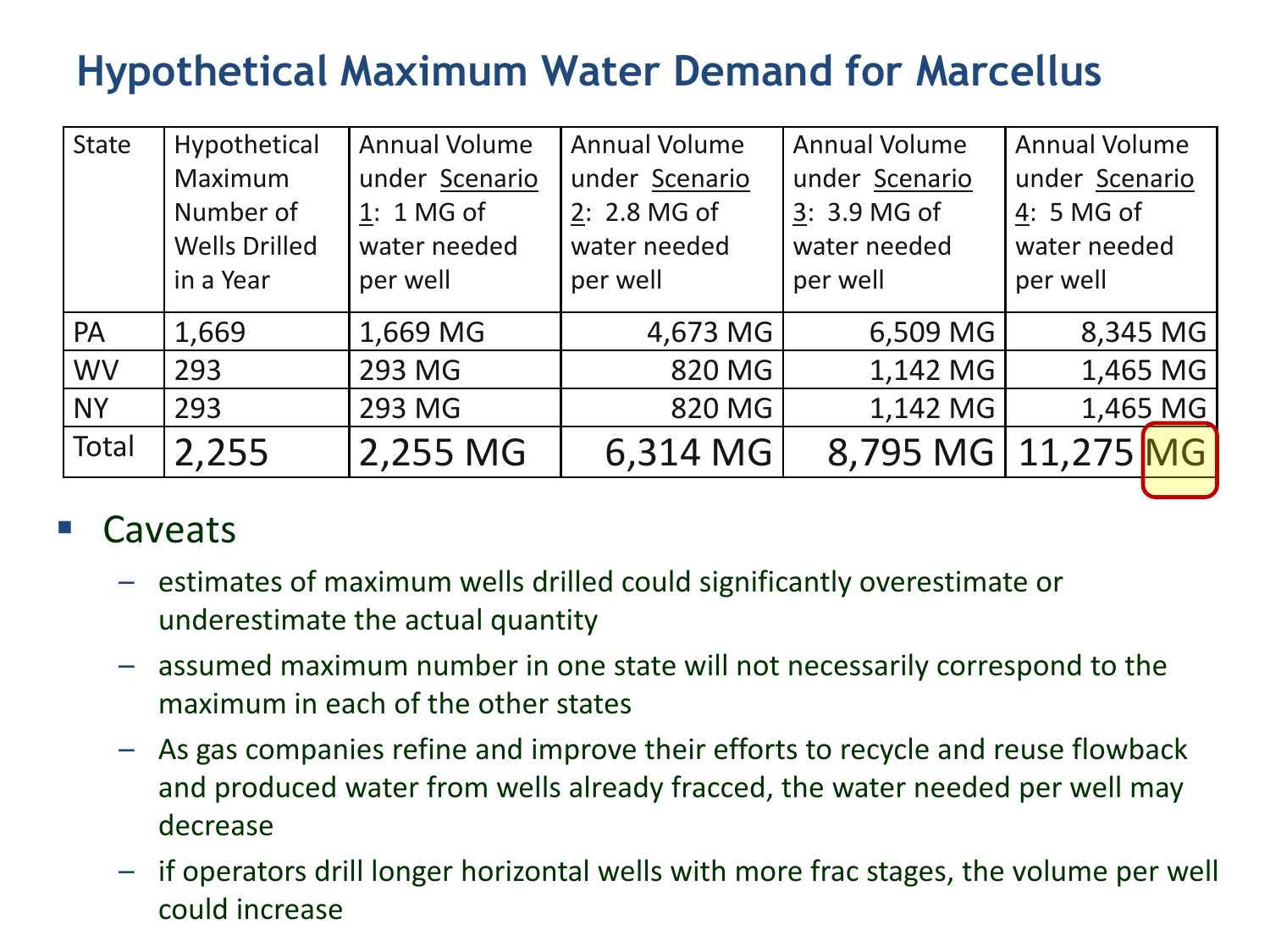## Actual Water Withdrawals for 2005 (in MGD)

| <b>Category</b>      | <b>New York</b> | Pennsylvania | <b>West Virginia</b> | <b>Total</b> |
|----------------------|-----------------|--------------|----------------------|--------------|
| <b>Public Supply</b> | 2,530           | 1,420        | 189                  | 4,139        |
| Domestic             | 140             | 152          | 34                   | 326          |
| Irrigation           | 51              | 24           | <1                   | 75           |
| Livestock            | 30              | 62           | 5                    | 97           |
| Aquaculture          | 63              | 524          | 53                   | 640          |
| Industrial           | 301             | 770          | 966                  | 2,037        |
| <b>Mining</b>        | 33              | 96           | 14                   | 143          |
| Thermoelectric       | 7,140           | 6,430        | 3,550                | 17,120       |
| <b>Total</b>         | 10,288          | 9,478        | 4,811                | 24,577       |

Source: USGS report (Kenny et al. 2009)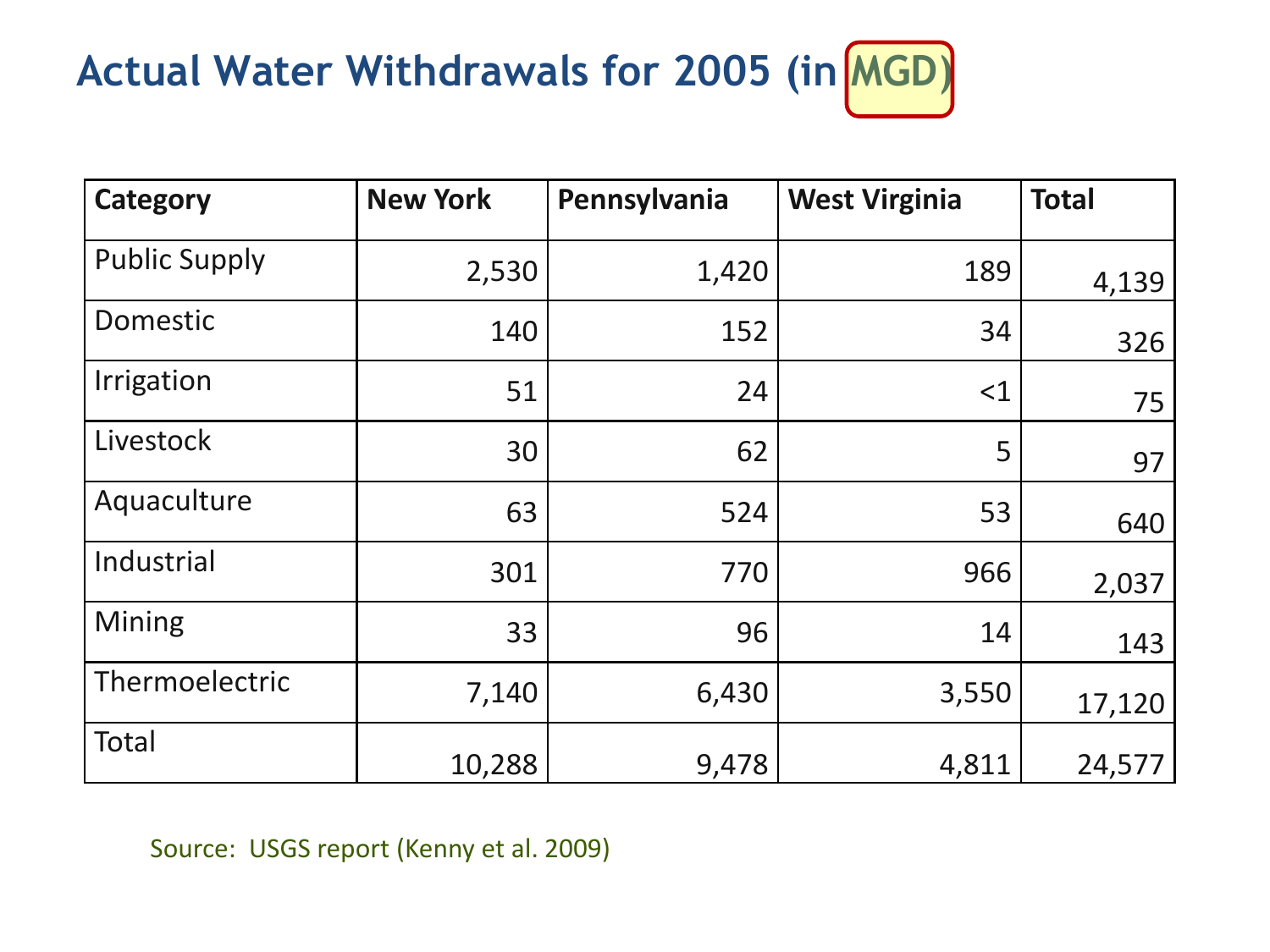## **Comparison of Marcellus Shale Water Needs with Actual Withdrawal**

|                                                         | <b>Volume</b>  | <b>Percentage Water</b><br><b>Required for Shale Gas</b><br><b>Production Compared to</b><br><b>Total Withdrawal</b> |
|---------------------------------------------------------|----------------|----------------------------------------------------------------------------------------------------------------------|
| Water needed for shale gas                              | $6.2 - 31$ MGD | 100%                                                                                                                 |
| Total water withdrawal                                  | 24,577 MGD     | $0.03\% - 0.13\%$                                                                                                    |
| Total water withdrawal<br>excluding thermoelectric uses | 7,457 MGD      | $0.08\% - 0.42\%$                                                                                                    |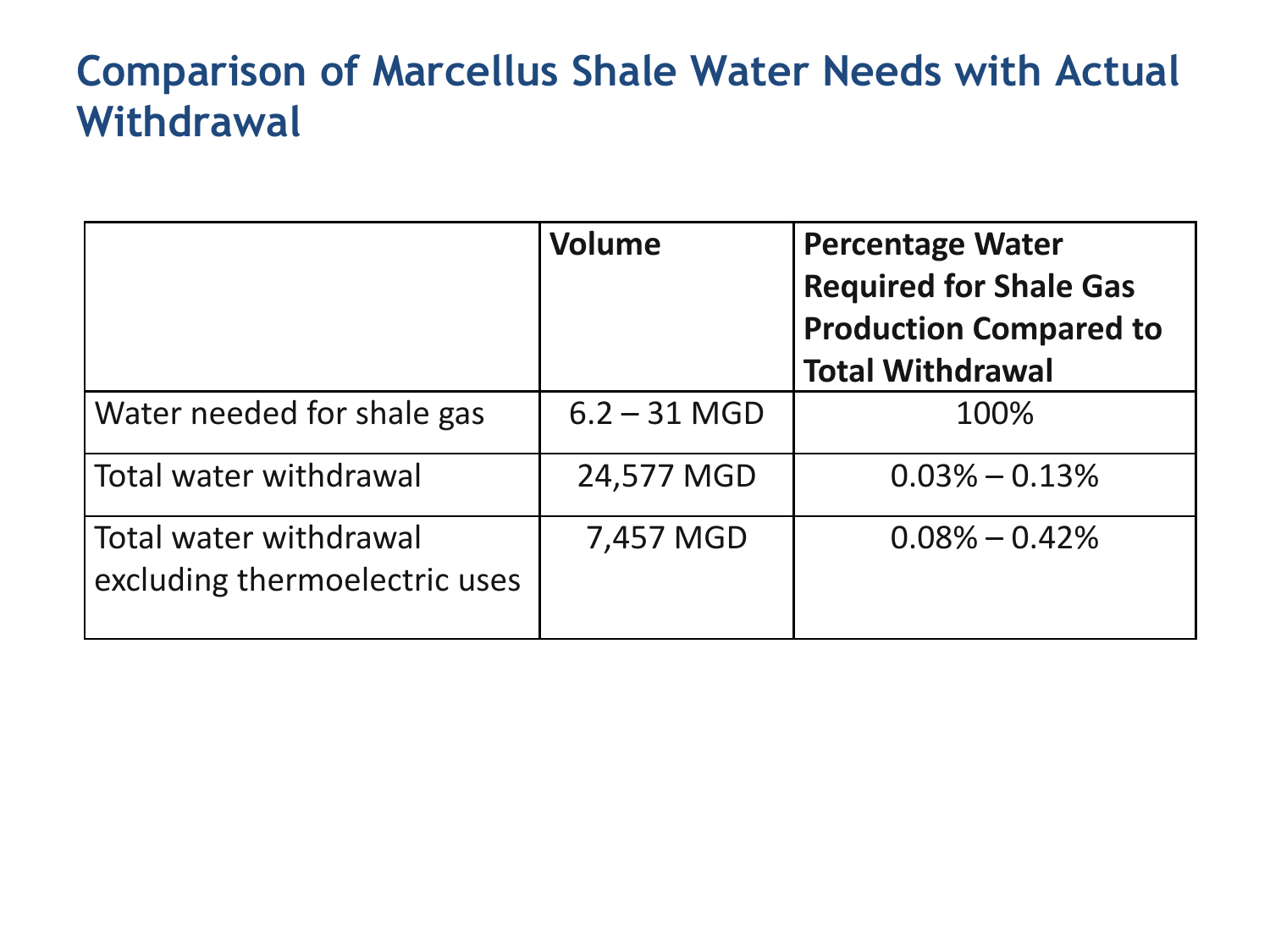## **Arkansas Completions in the Fayetteville Shale**

| Year                             | <b>Fayetteville Shale Completions</b> |                                            |
|----------------------------------|---------------------------------------|--------------------------------------------|
|                                  |                                       |                                            |
| 2007                             | 411                                   |                                            |
| 2008                             | 683                                   | Source: AR<br><b>O&amp;G</b><br>Commission |
| 2009                             | 839                                   | website                                    |
| 2010                             | 728 (January – October)               |                                            |
| 2010 – extrapolated to full year | 874                                   |                                            |

**Assume 1,000 wells.**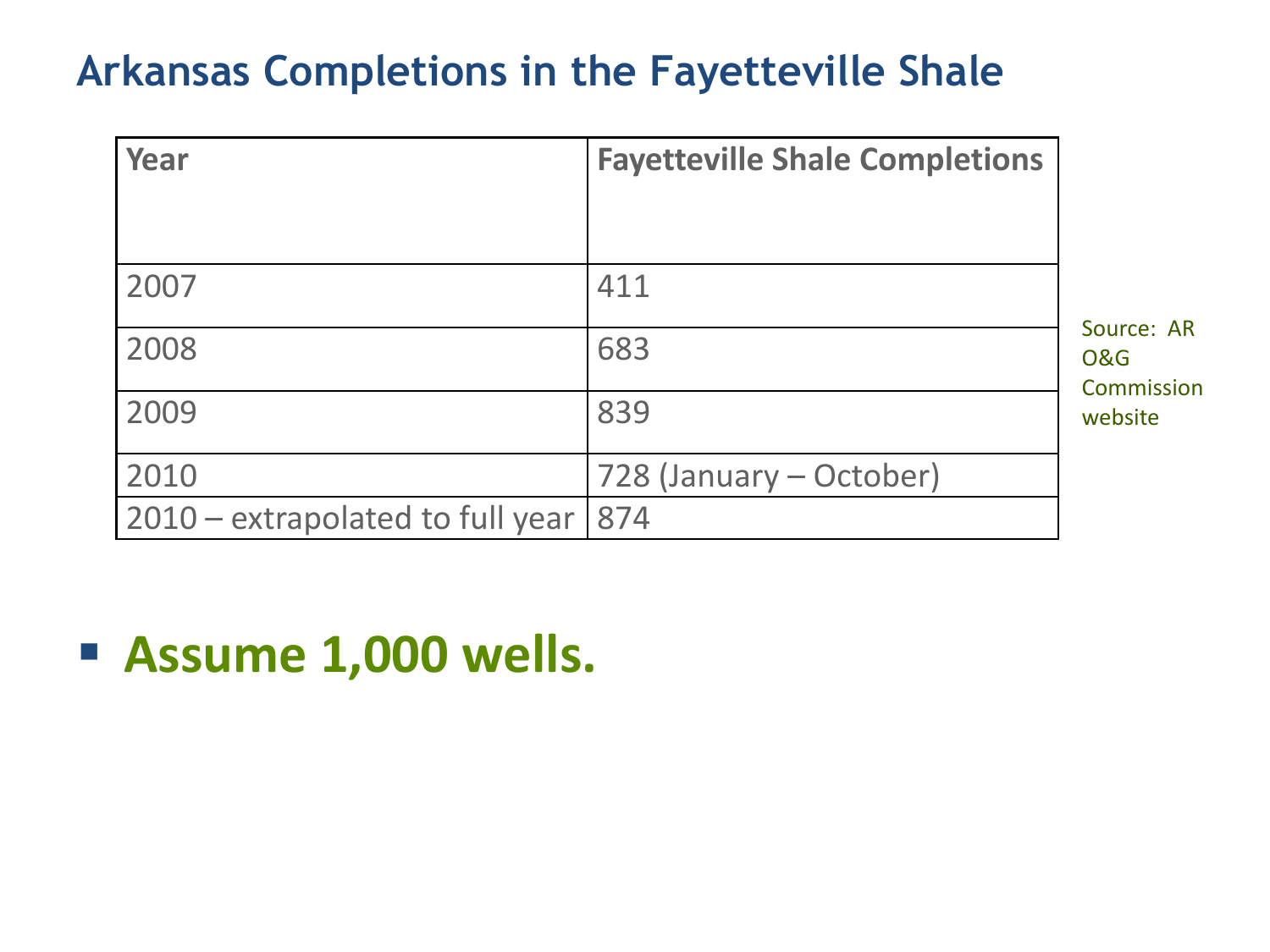## Actual Water Withdrawals for 2005 (in MGD)

| <b>Category</b>      | <b>Arkansas</b> |
|----------------------|-----------------|
| <b>Public Supply</b> | 266             |
| Domestic             |                 |
| Irrigation           | 1,510           |
| Livestock            | 23.3            |
| Aquaculture          | 10.6            |
| Industrial           | 113             |
| Mining               | 1               |
| Thermoelectric       | 2,000           |
| <b>Total</b>         | 3,920           |

Source: USGS report (Kenny et al. 2009)